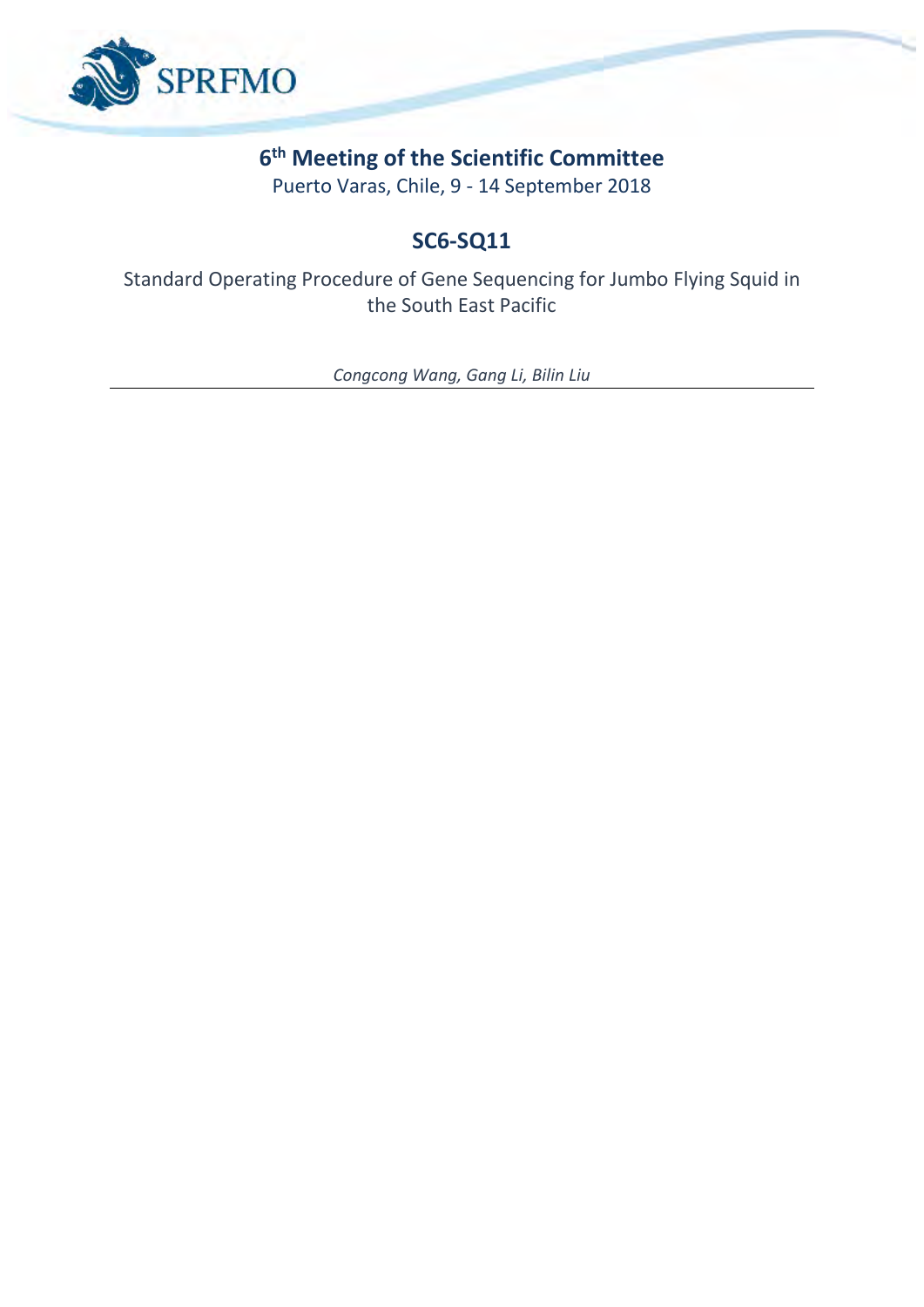# **Standard Operating Procedure of Gene Sequencing for Jumbo Flying Squid in the South East Pacific**

# Congcong Wang, Gang Li, Bilin Liu

National Data Center for Distant-water Fisheries, Shanghai Ocean University

Molecular techniques are effective methods for studying the genetic variability and phylogenetic relationships among of variety of species (Englbrecht et al., 2000; Whitehead et al., 2003). Understanding and mastering the present genetic diversity and population structure of squid species is the foundation for assessing and managing these fishery resources scientifically and effectively.

In order to detect the population genetic structure of jumbo flying squid in South East Pacific waters, mitochondrial DNA (cytochrome c oxidase subunit I (COI)) is used to obtain the genetic diversity, population structure and phylogenetic relationships among the specimen.

A set of Standard Operating Procedures (SOPs) for field sampling, data recording, storage, shipping and archiving of samples will be developed based on a review of the existing SOPs developed by partner agencies for previous projects. The draft SOP will be presented to the Steering Committee for review prior to finalization and training workshops will be conducted with participating coastal states fisheries officers and researchers.

# **1 Review of the genetic diversity and population structure research for squid**

DNA sequencing techniques have promoted to identify the stock structure in both freshwater and marine fish recently. Compared with protein and nuclear DNA markers, mitochondrial DNA (mtDNA) is playing a critical role in genetic structure, phylogeography, and phylogenetic relationships at various taxonomic levels because of its maternal inheritance, fast evolution and absence from intermolecular genetic recombination (Barrette et al., 1994). Cytochrome c oxidase I , which is known as a protein of mitochondrially encoded cytochrome c oxidase I (MT-CO1), is one of three mtDNA encoded subunits (MT-CO1, MT-CO2, MT-CO3) of respiratory complex IV, which is the third and final enzyme of the electron transport chain of mitochondrial oxidative phosphorylation. Otherwise, the Cytochrome c oxidase I also play a key place in aerobic metabolism (Brown et al., 1992; Garcia-Horsman et al., 1994; Papa et al., 1994). In the mitochondrial genome, it has a faster evolutional loci than the nuclear gene and the evolution rate is moderate, which can directly provide more abundant DNA polymorphism information (Levinson et al., 1987; Nass and Nass, 1963). Therefore, it has been a useful molecular marker for inferring phylogenetic and phylogeographical difference of marine invertebrates (Folmer et al., 1994).

In cephalopods, the molecular marker has been widely used in the study of genetic diversity and population structure for a variety of squid species. The mtDNA COI was one of the most widely used to assess the genetic variation among populations in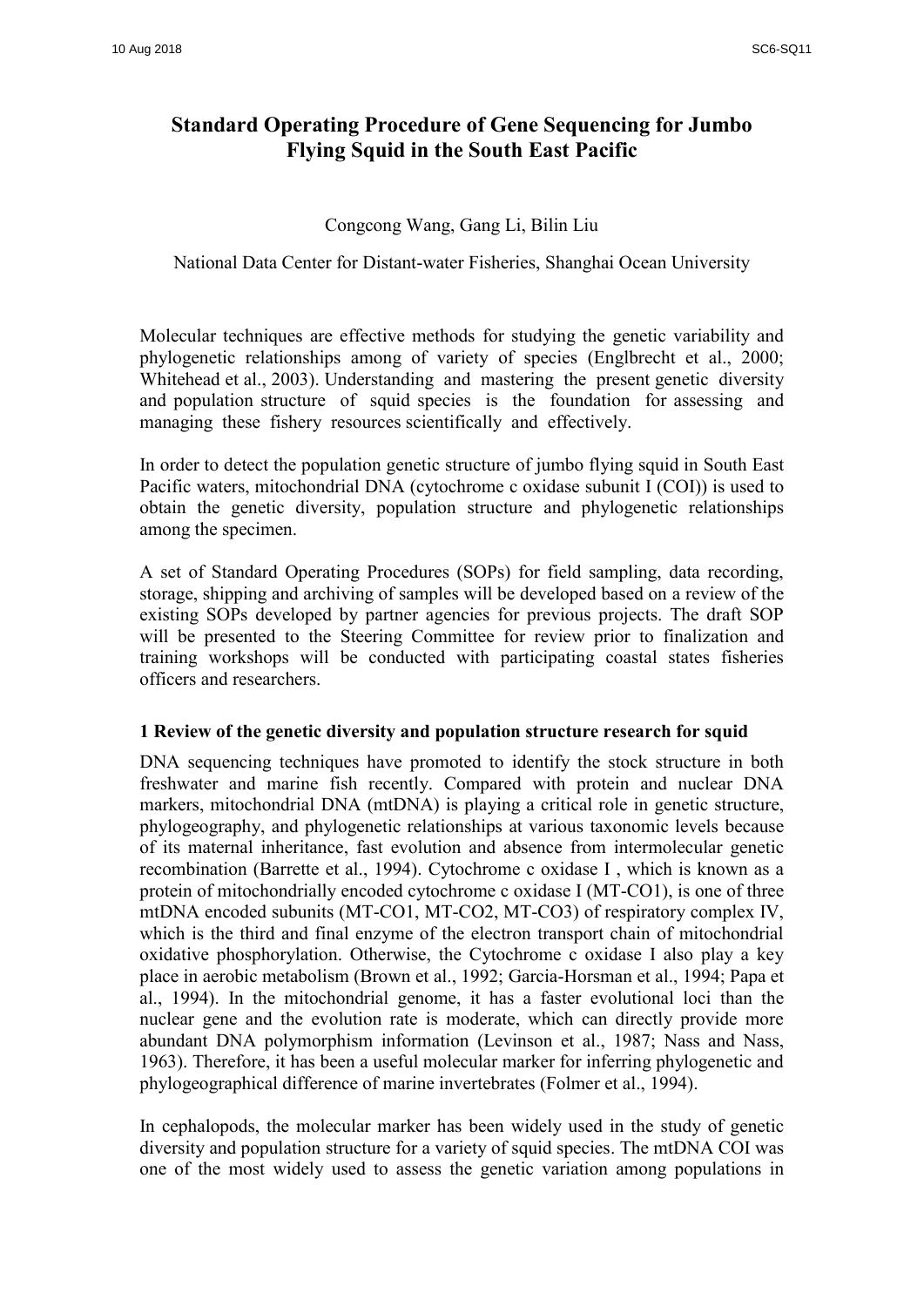previous studies. Lischka et al. employed the mtDNA COI sequences to evaluate the genetic variation of four species of the family Onychoteuthidae in the Sargasso Sea, and the results have provided some valuable evidences for the biodiversity of Onychoteuthidae (Lischka et al., 2018). Furthermore, phylogeographic inferences for populations of *Doryteuthis plei* in the western Atlantic coasts were made using mtDNA COI, indicating the undocumented a sub-populations structure in the Gulf of Mexico (Marı´a et al., 2017). The COI also has been applied to determine the genetic diversity and phylogenetic relationship of five geographical populations of cuttlefish (*Sepiella japonica*) along with Chinese coast (Li et al., 2014). Wakabayashi et al. (2006) used the COI sequence to investigate the relationships of seven ommastrephid squid.

In addition, the Restriction site Associated DNA sequencing (RAD-seq) method has been successfully applied by AZTI (a private non-profit research foundation promoting sustainable use of aquatic resources carried out by an economicallycompetitive fleet that exercises responsible fishing activities) to examine the genetic diversity and population structure among tuna species, such as the Atlantic mackerel (*Scomber scombrus*) and the Bluefin Tuna (*Thunnus thynnus*), etc. Furthermore, the Diversity Arrays Technology proprietary patented protocols (DArT-seq) have been shown to be applicable for analyzing population level discrimination of Yellowfin, Bigeye and Skipjack tuna.

# **2 Standard Operating Procedure (SOP)**

#### **2.1 Sample collection**

Detailed sampling plans for squid in the South East Pacific, for the sampling to be representative and the individuals of jumbo squid to be collected form wider area, the Sampling area are divided into eight subarea named Zone I, Zone II, ..., Zone VIII (Table 1 and Figure 1). These subareas cover the coastal waters and the Convention Area, and make sure the jumbo squid samples derived from different habitat. In each Zone, the sampling site is no less than 3 and sample size is no less than 50.

| <b>Subarea</b> | Geography                                                   |
|----------------|-------------------------------------------------------------|
| Zone I         | 2N-10S, EEZ of Ecuador and northern Peru                    |
| Zone $II$      | High seas west of Zone I, the same latitude with Zone I     |
| Zone $III$     | 10S-20S, EEZ of southern Peru                               |
| Zone IV        | High seas west of Zone III, the same latitude with Zone III |
| Zone V         | 20S-30S, EEZ of northern Chile                              |
| Zone VI        | High seas west of Zone V, the same latitude with Zone V     |
| Zone VII       | 20S-40S, EEZ of central Chile                               |
| Zone VIII      | High seas west of Zone VII, the same latitude with Zone VII |

Table 1 Geography extent of the eight subareas

### **2.2 DNA extraction**

Detailed sampling plans for squid in Peruvian waters, including their geographical locations and sample size are given in Table 1. Muscle tissues  $(5 g)$  from the tail was taken from each individual and immediately preserved in 95 % ethanol and stored at -  $20$  °C for further processing. The genomic DNA of each individual was extracted from the tail muscles by using a standard phenol/chloroform method (Sambrook et al.,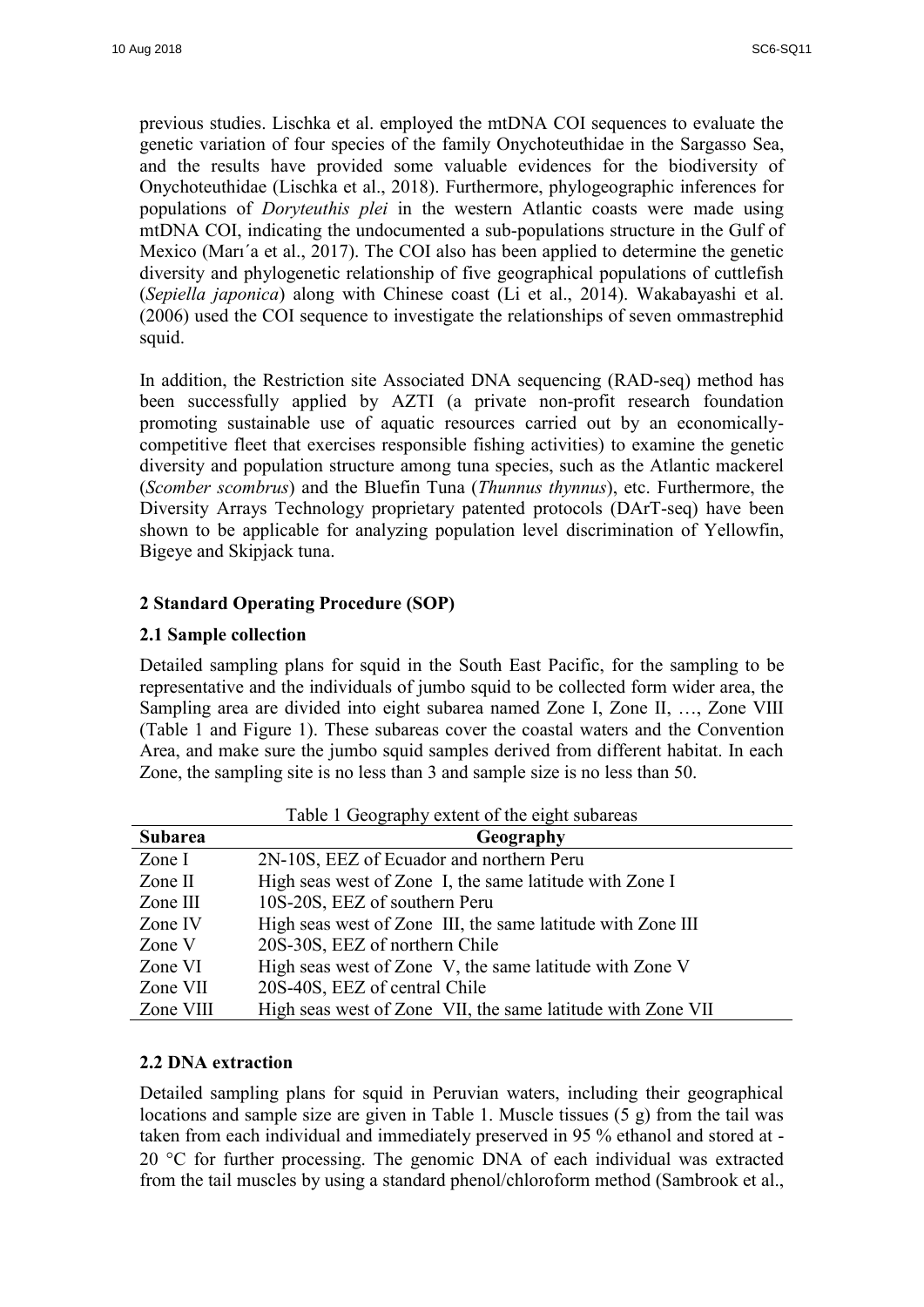1989). The quality of DNA was detected on 1.0 % agarose gels prepared in  $1 \times$  TAE buffer.

#### **2.3 COI sequence amplification and sequencing**

The partial COI (622 bp) (Accession No: AB270944.1) was amplified using the primers (Sense 5′- ATCCCATGCAGGCCCTTCAG-3′; Antisense 5′- GCCTAATGC TCAGAGTATTGGGG-3'). The PCRs were run in a 25 μl volume containing  $1 \times$ PCR buffer (50 mM KCl, 1.5 mM MgCl2, 10 mM Tris-HCl, pH 8.3), 0.2 mM dNTPs, 0.5 μM each primer, 100 ng of genomic DNA and 1 U Taq polymerase. The PCR reaction was performed in an initial denaturation of 5 min at 95 °C, followed by 30 cycles of PCR (denaturing at 95 °C for 45 s, annealing at 55-60 °C for 30 s, and extension at 72 °C for 1 min) and a final elongation at 72 °C for 10 min. PCR products were purified by ethanol precipitation and sequences were analyzed using the Next Generation Sequencing (NGS) technology.



Figure 1 Illustration of the geography extent of the eight subareas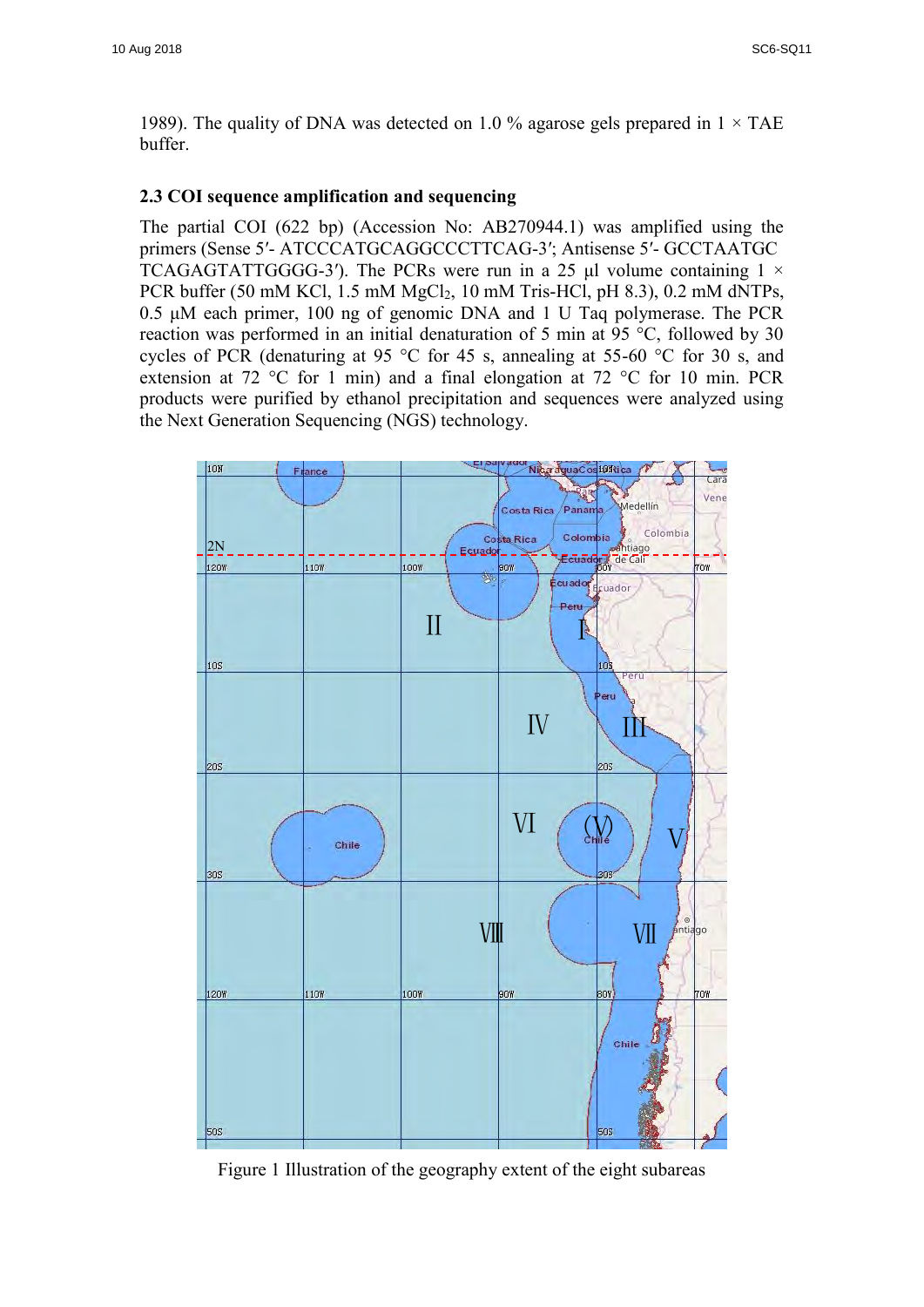# **2.4 Data analysis**

The sequences of COI were aligned using the CLUSTAL X (Thompson et al., 1997) and manually inspected. In order to detect the variation, the sequences were detected using MEGA version 6.0 (Tamura et al., 2013). The standard genetic diversity indices, such as the number of haplotypes (H), haplotype diversity (Hd), nucleotide diversity (Pi) and gene flow (Nm) were performed with the software DNASP 4.0 (Rozas et al., 2003).

The phylogenetic trees of the haplotypes were constructed based on the neighbourjoining (NJ) method (Saitou and Nei, 1987) and maximum-likelihood (ML) method (Felsenstein, 1981) calculated with parsimony analysis in PAUP\* v.4.0b8 (Swofford, 2003). The robustness of statistical support for the phylogenetic hypotheses was determined by a permutation test with 10,000 replicates. Moreover, the software Network 4.0 was used to construct the median joining (MJ) network of the haplotypes. A neutral test was detected by the tests of Tajima's D (Tajima, 1989) and *Fu's Fs* (Fu, 1997), which were calculated using Arlequin 3.5 (Excoffier and Lischer, 2010), and was performed to probe the demographic history and to estimate the population expansion process of *Dosidicus gigas*. The respective P values were obtained using 1000 simulations. In addition, the mismatch distributions were also implemented (Rogers and Harpending, 1992) using the DNASP 4.0 program to verify whether a population had undergone population expansion.

The expansion time was inferred by the equation  $T = Tau/2u$  (Rogers and Harpending, 1992), and Tau was acquired from the mismatch distribution model. The value of u (the mutation rate per sequence and per generation) was computed to  $2\mu$ k. The  $\mu$  and k represented the mutation rate per nucleotide and the number of nucleotides in the analyzed fragment, respectively. Furthermore, the approximate time of expansion was evaluated via multiplying t by the generation time.

The variance within and among stocks was calculated by analyzing the pairwise F*st* value, which was carried out according to an Analysis of Molecular Variance (AMOVA), as implemented in Arlequin 3.5 (Excoffier and Lischer, 2010). P value was tested using the coalescent simulations (1000 replicates).

The same software such as CLUSTAL X, DNASP 4.0, PAUP<sup>\*</sup>v.4.0b8 and so on shall be used to ensure the consistency of data analysis.

# **2.5 Data sharing and exchange**

We propose Members and CNCPs that participate in the jumbo flying squid fishery to join in the genetic analysis work for this species. To facilitate samples exchange and sharing between Members and CNCPs, the COI sequences of all samples shall be shared with associated information of sampling location and time.

Members and CNCPs that get others' COI sequences of the jumbo flying squid shall analyze data based on methods presented in section 2.3 and exchange their results. Each Member and CNCP should nominate a coordinator to take charge of data sharing and exchange.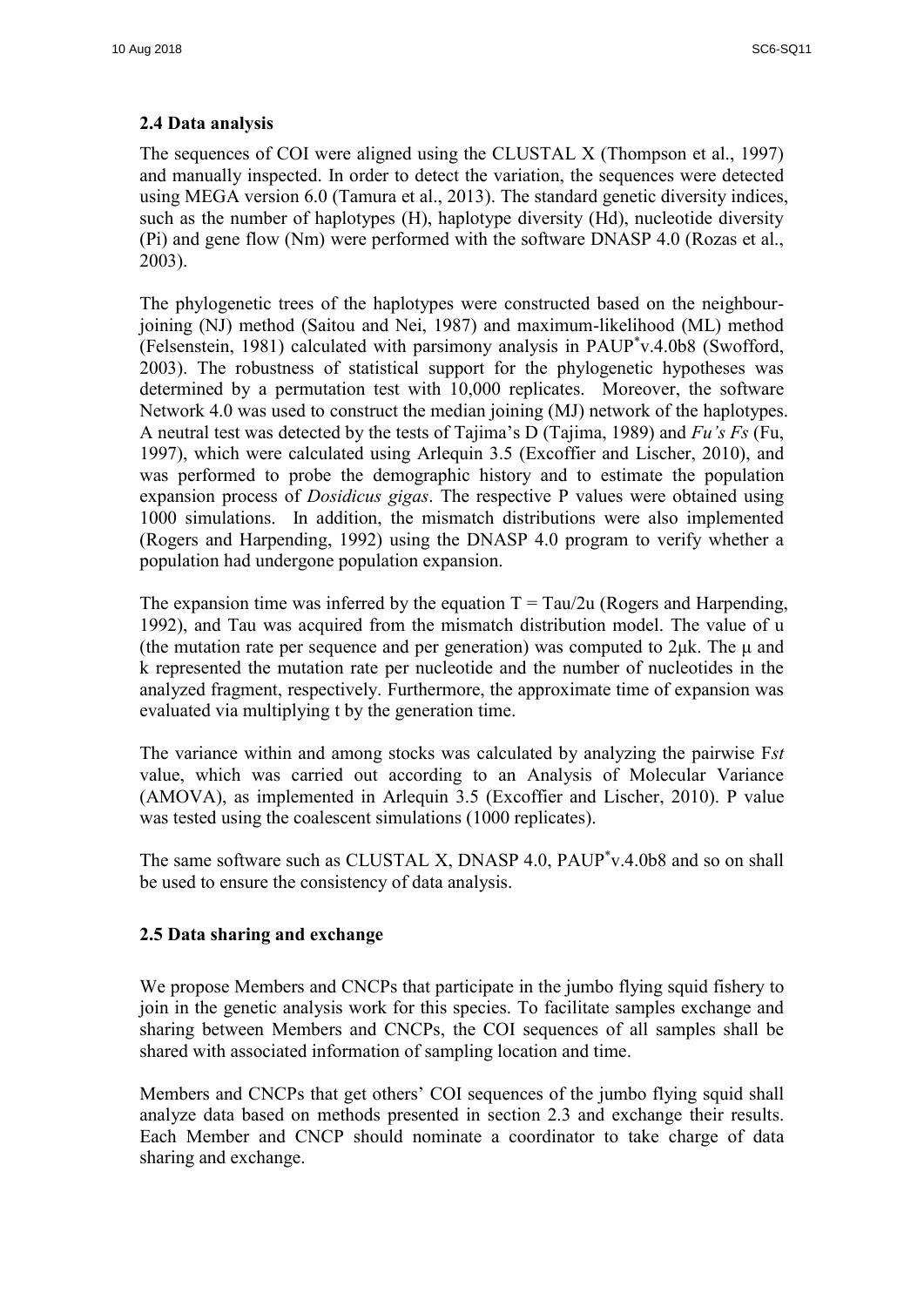

Figure 2 Flowchart genetic analyses for jumbo flying squid

# **Reference**

Barrette, R.J., Crease, T.J., Hebert, P.D.N., Via, S.. 1994. Mitochondrial DNA diversity in the pea aphid Acyrthosiphon pisum. Genome. 37: 858-865.

Brown, M. D., Yang, C.C. , Trounce, I., Torroni, A., Lott, M.T., Wallace, D.C.. 1992. A mitochondrial DNA variant, identified in Leber hereditary optic neuropathy patients, which extends the amino acid sequence of cytochrome c oxidase subunit I. Am. J. Hum. Genet. 51(2): 378-385.

Englbrecht, C.C., Freyhof, J., Nolte, A., Rassmann, K., Schliewen, U., Tautz, D.. 2000. Phylogeography of the bullhead Cottusgobio (Pisces: Teleostei: Cottidae) suggests a pre-pleistocene origin of the major central European populations. Mol. Ecol. 9: 709-722.

Excoffier, L., Lischer, H. E. L.. 2010. Arlequin suite ver 3.5: a new series of programs to perform population genetics analyses under Linux and Windows. Mol. Ecol. Resour. 10: 564-567.

Felsenstein, J.. 1981. Evolutionary trees from DNA sequences: a maximum likelihood approach. J. Mol. Evol. 17: 368-376.

Folmer, O., Black, M., Hoeh, W., Lutz, R., Vrijenhoek, R.. 1994. DNA primers for implication of mitochondrial cytochrome c oxidase subunit I from diverse metazoan invertebrate. Mol. Mar. Biol. Biot. 3: 294-299.

Fu, Y. X.. 1997. Statistical tests of neutrality of mutations against population growth, hitchhiking and background selection. Genetics. 147: 915-925.